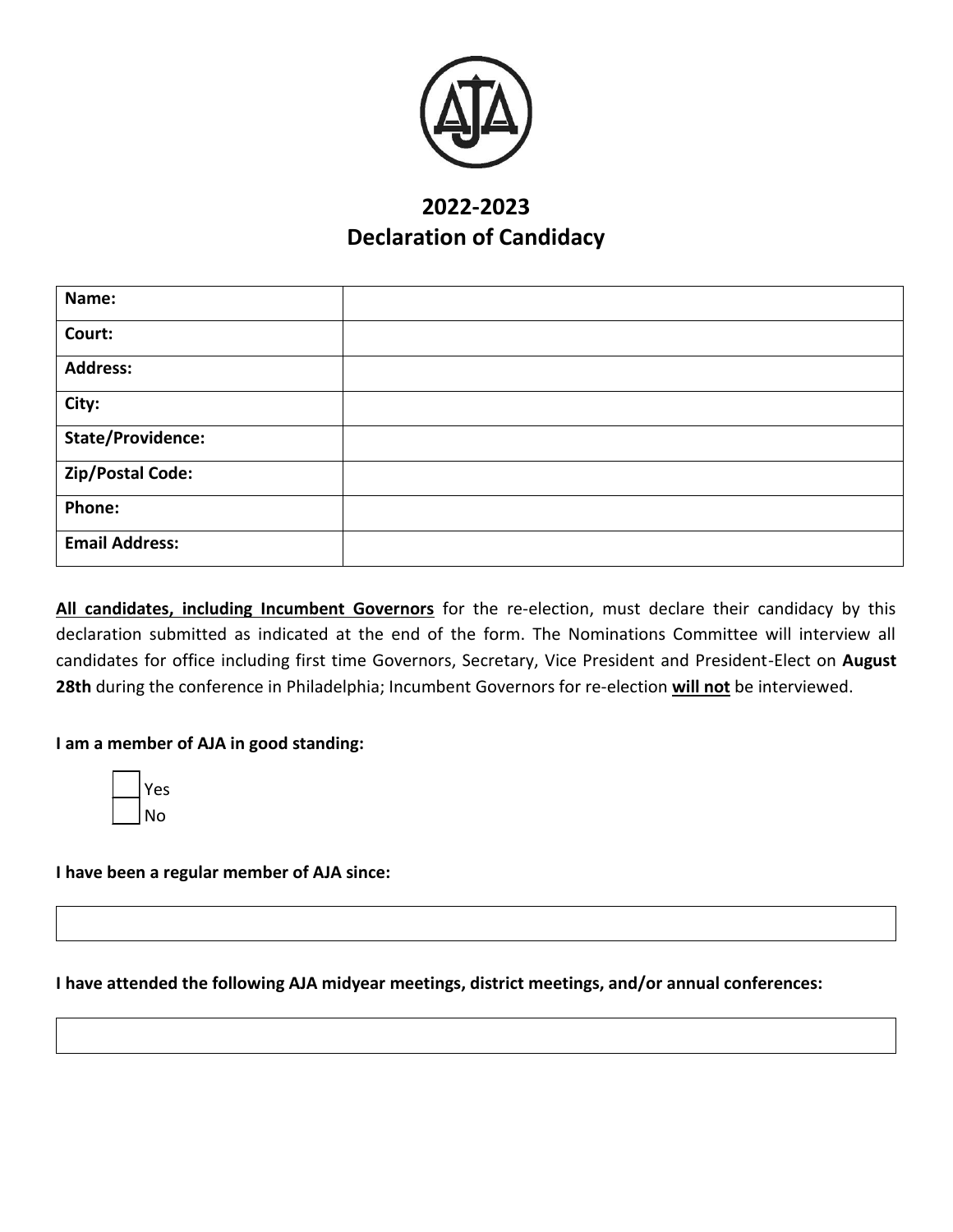## **I am declaring my candidacy for the following position:**

President-Elect Vice-President Secretary Board of Governor, representing District: \_\_\_\_\_\_\_\_\_\_\_\_ Court of Appeals At-large Executive Committee member

**State briefly your court-affiliated duties and experience and describe your qualifications for serving as an elected official of AJA. The Nominations Committee will pay particular attention to whether each candidate has (1) a knowledge of the duties of the office, (2) a commitment to perform those duties, and (3) a record of prior service and performance to the organization.**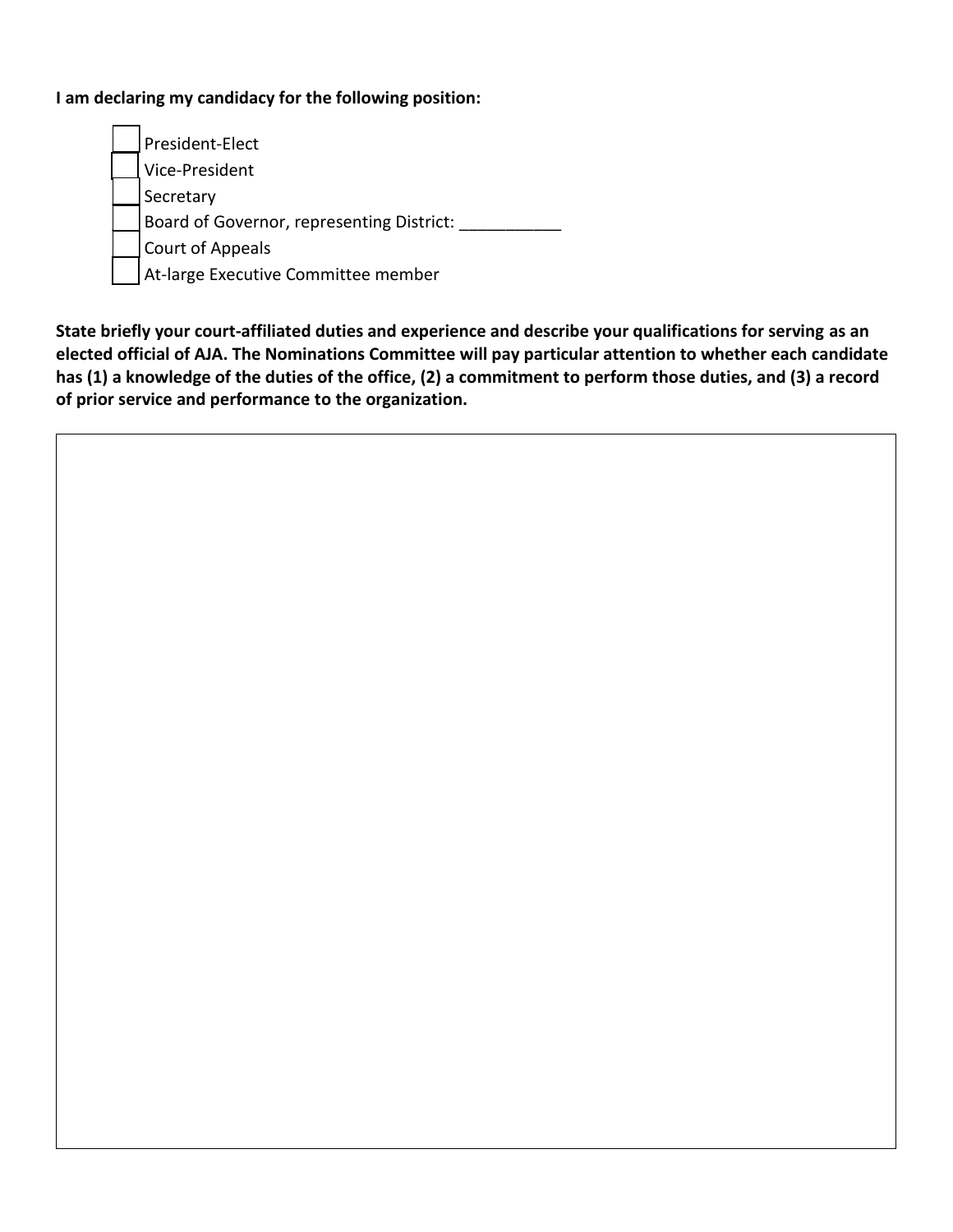**Will you attend the annual conference in Philadelphia, PA?**



**Will you be available for an interview on Sunday, August 28th?**

| ١C<br>٠ |
|---------|
| ١ŕ<br>C |

**Will you be able to attend all AJA board meetings or any special meetings that may be called?** 

Please note that attendance at AJA board meetings is required of all governors unless a written request for an excused absence is submitted.

|  | es |
|--|----|
|  | No |